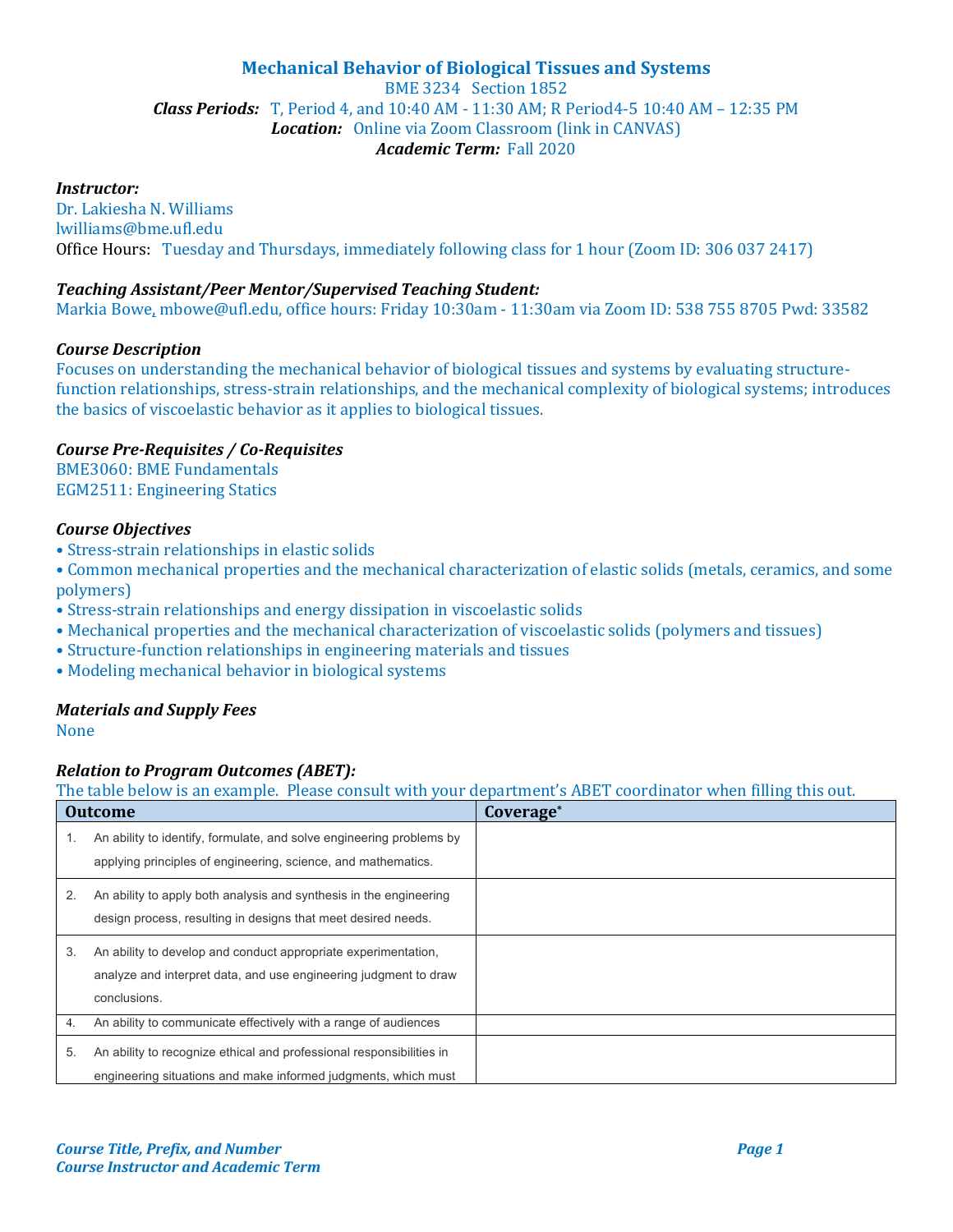|    | consider the impact of engineering solutions in global, economic,<br>environmental, and societal contexts.                                       |  |
|----|--------------------------------------------------------------------------------------------------------------------------------------------------|--|
| 6. | An ability to recognize the ongoing need for additional knowledge<br>and locate, evaluate, integrate, and apply this knowledge<br>appropriately. |  |
|    | An ability to function effectively on teams that establish goals, plan<br>tasks, meet deadlines, and analyze risk and uncertainty                |  |

\*Coverage is given as high, medium, or low. An empty box indicates that this outcome is not covered or assessed in the course.

# *Required Textbooks and Software*

- https://lisafea.com
- Solid works

# *Reference Materials*

• Biomechanics: mechanical properties of living tissues, Y. C. Fung. Springer-Verlag, 1993. ISBN 0-387- 97947-6.

# *Attendance Policy, Class Expectations, and Make-Up Policy*

Attendance will be taken every class period via Zoom. Attendance is expected, required, and noted by the instructor each class. Excess absences, class disruption, and lack of engagement will influence the class participation grade. All assignments are due according to associated settings in Canvas. Late work will be penalized 10% of grade per day late. Quizzes, HW, and Exams may be made up if extenuating circumstances are discussed beforehand or due to medical/family emergency. Excused absences must be consistent with university policies in the undergraduate catalog (https://catalog.ufl.edu/ugrad/current/regulations/info/attendance.aspx) and require appropriate documentation.

# *Evaluation of Grades*

| <b>Assignment</b>             | <b>Total Points</b> | <b>Percentage of Final Grade</b> |
|-------------------------------|---------------------|----------------------------------|
| HW/In Class sets              | 100 each            | 15%                              |
| Quizzes                       | 100 each            | 15%                              |
| <b>In Class Participation</b> |                     | 10%                              |
| <b>Midterm Exam</b>           | <b>100</b>          | 25%                              |
| <b>Final Exam</b>             | 100                 | 25%                              |
| <b>Paper Critique</b>         | 100                 | 10%                              |
|                               |                     | 100%                             |

### *Grading Policy*

The following is given as an example only.

| <b>Percent</b> | Grade | Grade         |
|----------------|-------|---------------|
|                |       | <b>Points</b> |
| $93.4 - 100$   | A     | 4.00          |
| $90.0 - 93.3$  | $A-$  | 3.67          |
| $86.7 - 89.9$  | $B+$  | 3.33          |
| $83.4 - 86.6$  | B     | 3.00          |
| $80.0 - 83.3$  | $B-$  | 2.67          |
| $76.7 - 79.9$  | $C+$  | 2.33          |
| $73.4 - 76.6$  | C     | 2.00          |
| $70.0 - 73.3$  | $C-$  | 1.67          |
| $66.7 - 69.9$  |       | 1.33          |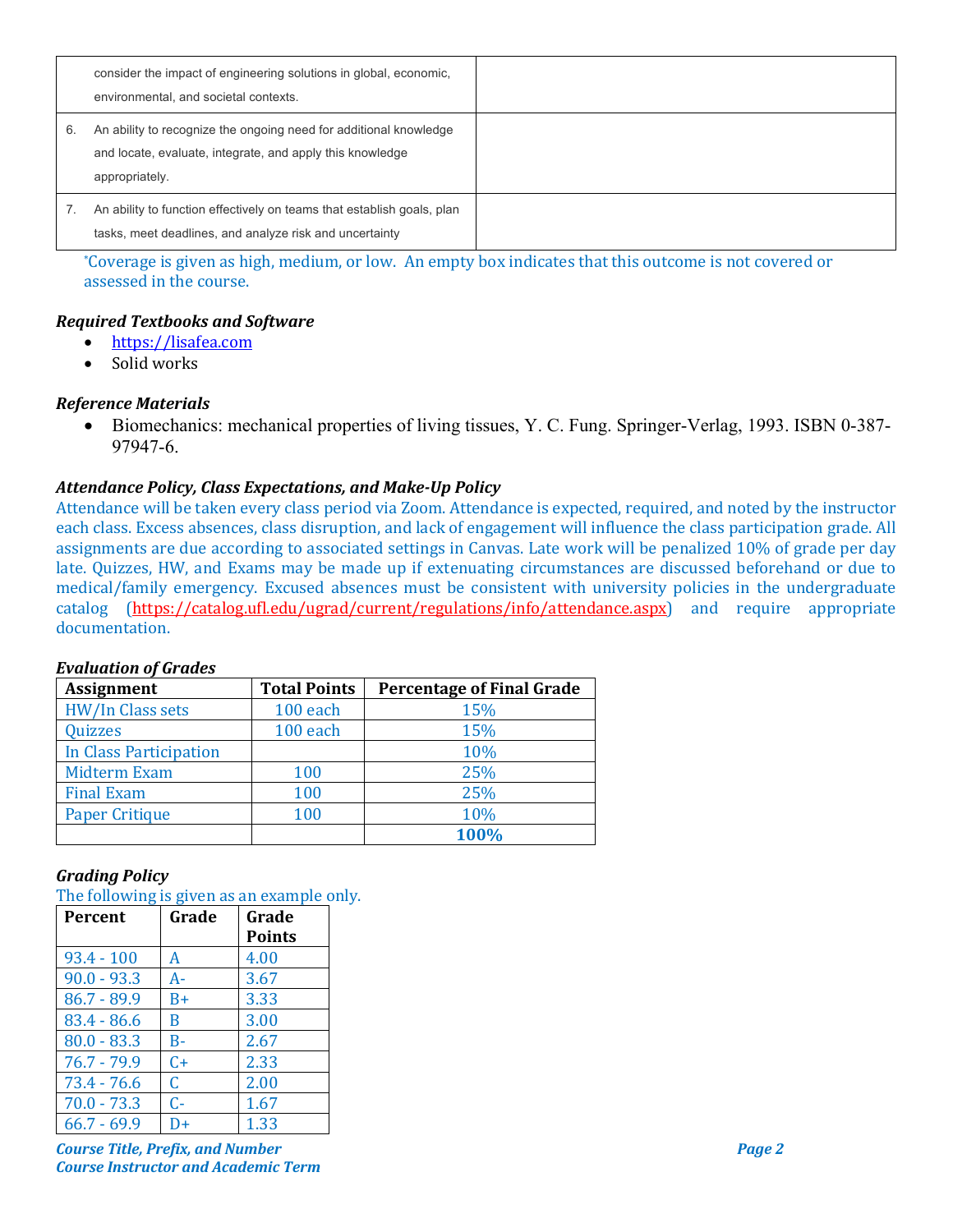| $63.4 - 66.6$ | 1.00 |
|---------------|------|
| $60.0 - 63.3$ | 0.67 |
| $0 - 59.9$    | 0.00 |

# *Grade Challenges*

We do our best to grade evenly and fairly, but mistakes in grading can happen. Requests to modify points on assignments, quiz, or exams must be submitted in writing to the STs or Dr. Williams within 1 week from when the graded assignment was made available. The request should identify the question and provide clear justification/reasoning for the requested change. The instructor will then review the request and modify the grade, as necessary. For grade challenge requests, the instructor reserves the right regrade the entire assignment, not just the points in question. The instructor also reserves the right to turn down unreasonable or frivolous grade challenge requests.

More information on UF grading policy may be found at: https://catalog.ufl.edu/ugrad/current/regulations/info/grades.aspx

### **Online Instruction and Recording**

Our class sessions may be audio visually recorded for students in the class to refer back and for enrolled students who are unable to attend live. Students who participate with their camera engaged or utilize a profile image are agreeing to have their video or image recorded. If you are unwilling to consent to have your profile or video image recorded, be sure to keep your camera off and do not use a profile image. Likewise, students who un-mute during class and participate orally are agreeing to have their voices recorded. If you are not willing to consent to have your voice recorded during class, you will need to keep your mute button activated and communicate exclusively using the "chat" feature, which allows students to type questions and comments live. The chat will not be recorded or shared. As in all courses, unauthorized recording and unauthorized sharing of recorded materials is prohibited.

### *Students Requiring Accommodations*

Students with disabilities requesting accommodations should first register with the Disability Resource Center (352-392-8565, https://www.dso.ufl.edu/drc) by providing appropriate documentation. Once registered, students will receive an accommodation letter which must be presented to the instructor when requesting accommodation. Students with disabilities should follow this procedure as early as possible in the semester.

### *Course Evaluation*

Students are expected to provide professional and respectful feedback on the quality of instruction in this course by completing course evaluations online via GatorEvals. Guidance on how to give feedback in a professional and respectful manner is available at https://gatorevals.aa.ufl.edu/students/. Students will be notified when the evaluation period opens, and can complete evaluations through the email they receive from GatorEvals, in their Canvas course menu under GatorEvals, or via https://ufl.bluera.com/ufl/. Summaries of course evaluation results are available to students at https://gatorevals.aa.ufl.edu/public-results/.

### *University Honesty Policy*

UF students are bound by The Honor Pledge which states, "We, the members of the University of Florida community, pledge to hold ourselves and our peers to the highest standards of honor and integrity by abiding by the Honor Code. On all work submitted for credit by students at the University of Florida, the following pledge is either required or implied: "On my honor, I have neither given nor received unauthorized aid in doing this assignment." The Honor Code (https://sccr.dso.ufl.edu/policies/student-honor-code-student-conduct-code/) specifies a number of behaviors that are in violation of this code and the possible sanctions. Furthermore, you are obligated to report any condition that facilitates academic misconduct to appropriate personnel. If you have any questions or concerns, please consult with the instructor or TAs in this class.

### *Commitment to a Safe and Inclusive Learning Environment*

The Herbert Wertheim College of Engineering values broad diversity within our community and is committed to individual and group empowerment, inclusion, and the elimination of discrimination. It is expected that every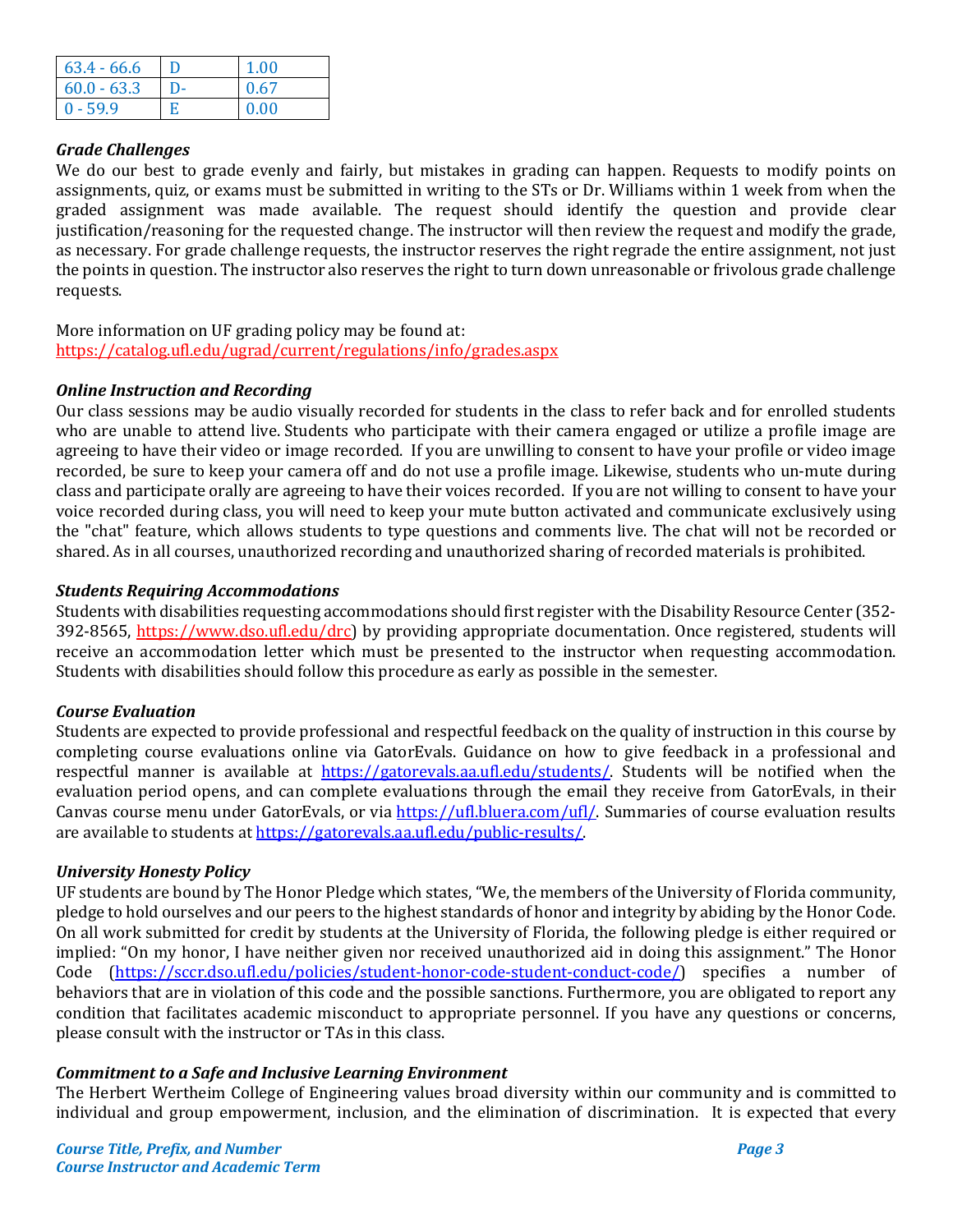person in this class will treat one another with dignity and respect regardless of gender, sexuality, disability, age, socioeconomic status, ethnicity, race, and culture.

If you feel like your performance in class is being impacted by discrimination or harassment of any kind, please contact your instructor or any of the following:

- Your academic advisor or Graduate Program Coordinator
- Robin Bielling, Director of Human Resources, 352-392-0903, rbielling@eng.ufl.edu
- Curtis Taylor, Associate Dean of Student Affairs, 352-392-2177, taylor@eng.ufl.edu
- Toshikazu Nishida, Associate Dean of Academic Affairs, 352-392-0943, nishida@eng.ufl.edu

### *Software Use*

All faculty, staff, and students of the University are required and expected to obey the laws and legal agreements governing software use. Failure to do so can lead to monetary damages and/or criminal penalties for the individual violator. Because such violations are also against University policies and rules, disciplinary action will be taken as appropriate. We, the members of the University of Florida community, pledge to uphold ourselves and our peers to the highest standards of honesty and integrity.

### *Student Privacy*

There are federal laws protecting your privacy with regards to grades earned in courses and on individual assignments. For more information, please see: https://registrar.ufl.edu/ferpa.html

### *Campus Resources:*

#### **Health and Wellness**

#### **U Matter, We Care:**

Your well-being is important to the University of Florida. The U Matter, We Care initiative is committed to creating a culture of care on our campus by encouraging members of our community to look out for one another and to reach out for help if a member of our community is in need. If you or a friend is in distress, please contact umatter@ufl.edu so that the U Matter, We Care Team can reach out to the student in distress. A nighttime and weekend crisis counselor is available by phone at 352-392-1575. The U Matter, We Care Team can help connect students to the many other helping resources available including, but not limited to, Victim Advocates, Housing staff, and the Counseling and Wellness Center. Please remember that asking for help is a sign of strength. In case of emergency, call 9-1-1.

**Counseling and Wellness Center:** http://www.counseling.ufl.edu/cwc, and 392-1575; and the University Police Department: 392-1111 or 9-1-1 for emergencies.

### **Sexual Discrimination, Harassment, Assault, or Violence**

If you or a friend has been subjected to sexual discrimination, sexual harassment, sexual assault, or violence contact the **Office of Title IX Compliance**, located at Yon Hall Room 427, 1908 Stadium Road, (352) 273-1094, title-ix@ufl.edu

### **Sexual Assault Recovery Services (SARS)**

Student Health Care Center, 392-1161.

**University Police Department** at 392-1111 (or 9-1-1 for emergencies), or http://www.police.ufl.edu/.

#### *Academic Resources*

**E-learning technical suppor***t*, 352-392-4357 (select option 2) or e-mail to Learning-support@ufl.edu. https://lss.at.ufl.edu/help.shtml.

**Career Resource Center**, Reitz Union, 392-1601. Career assistance and counseling. https://www.crc.ufl.edu/.